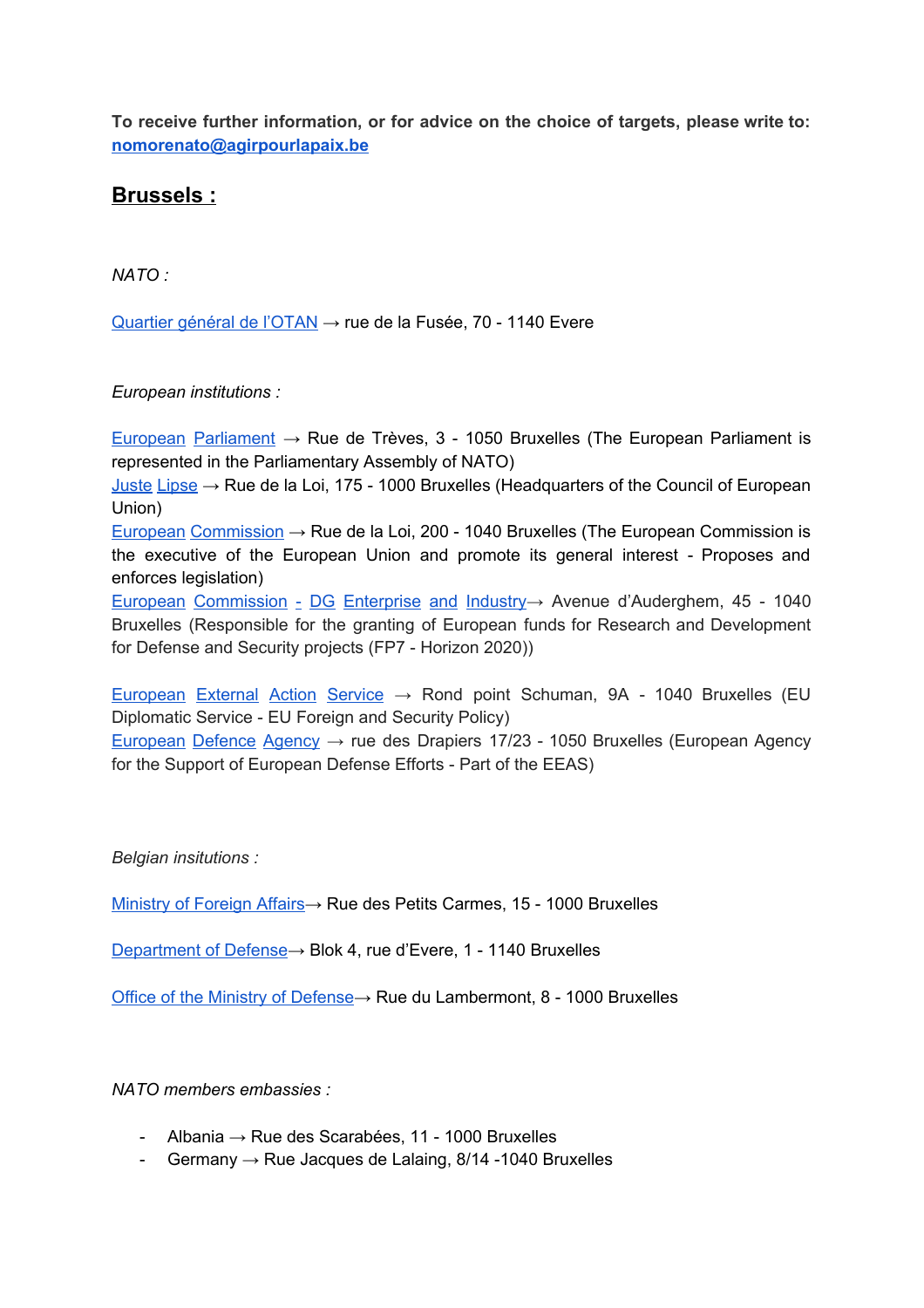- Bulgaria → Avenue Moscicki, 7 1180 Bruxelles (Uccle)
- Canada  $\rightarrow$  Avenue de Tervueren, 2 1040 Bruxelles (Etterbeek)
- Croatia  $\rightarrow$  Avenue Louise, 425 1050 Bruxelles (Ixelles)
- Denmark  $\rightarrow$  Rue d'Arlon, 73 1040 Bruxelles (Etterbeek)
- Spain  $\rightarrow$  Rue de la Science, 19 1040 Bruxelles
- Estonia  $\rightarrow$  Rue Guimard, 11/13 1040 Bruxelles (Etterbeek)
- $USA \rightarrow Boulevard du Régent, 27 1000 Bruxelles$
- France  $\rightarrow$  Rue Ducale, 65 1000 Bruxelles
- Greece → Rue des Petits Carmes, 10 1000 Bruxelles
- Hungaria → Avenue du Vert Chasseur, 44 1180 Bruxelles (Uccle)
- $Iceland \rightarrow Rond-point Schuman, 11 1040 Bruxelles$
- Italia  $\rightarrow$  Rue Emile Claus, 28 1050 Bruxelles
- Latvia → Avenue Molière, 158 1050 Bruxelles (Ixelles)
- Lithuania  $\rightarrow$  Rue Belliard 41-43 1000 Bruxelles
- Luxembourg  $\rightarrow$  Avenue de Cortenbergh, 75 1000 Bruxelles
- Monténégro → Avenue Louise 181 1050 Bruxelles
- Norway → Rue Archimède, 17 1000 Bruxelles
- Netherlands  $\rightarrow$  Avenue de Cortenbergh, 4/10 1040 Bruxelles
- Poland  $\rightarrow$  Rue Stevin, 139 1000 Bruxelles
- Portugal  $\rightarrow$  Avenue de la Toison d'Or, 55 1060 Bruxelles
- Czech republic  $\rightarrow$  Av. A. Buyl, 154 1050 Bruxelles (Ixelles)
- Romania  $\rightarrow$  Rue Gabrielle, 105 1180 Bruxelles
- $UK \rightarrow$  Avenue d'Auderghem, 10 1040 Bruxelles
- Slovakia → Avenue Molière, 195 1050 Bruxelles
- Slovenia  $\rightarrow$  Rue du Commerce, 44 1000 Bruxelles
- Turkey  $\rightarrow$  Avenue des Arts, 36/38 1040 Bruxelles (Etterbeek)

*Arms companies (Defense - Security) :*

 $Thales  $\rightarrow$  Avenue de Cortenberg, 60 - 1000 bruxelles$  $Thales  $\rightarrow$  Avenue de Cortenberg, 60 - 1000 bruxelles$  $Thales  $\rightarrow$  Avenue de Cortenberg, 60 - 1000 bruxelles$ </u>

BAE [Systems](http://www.baesystems.com/en/home)  $\rightarrow$  Rue de la Presse, 4 - 1000 Bruxelles

Leonardo [\(Finmeccanica\)](http://www.leonardocompany.com/en) → Avenue des Arts, 43 - 1000 Bruxelles

- [Lockheed](http://www.lockheedmartin.com/us.html) Martin → Galerie Louise, 480 1050 Bruxelles
- [Boeing](http://www.boeing.com/)  $\rightarrow$  Boulevard de la Woluwe, 2 1150 Bruxelles
- $Safran \rightarrow Rue$  $Safran \rightarrow Rue$  de l'Industrie, 4 1000 Bruxelles

[Dassault](http://www.dassault-aviation.com/fr/) Aviation → Avenue Edmond Van Nieuwenhuyse 2 - 1160 Bruxelles

[Airbus](http://www.airbusgroup.com/int/en.html) Group → Avenue Marnix, 28 - 1000 Bruxelles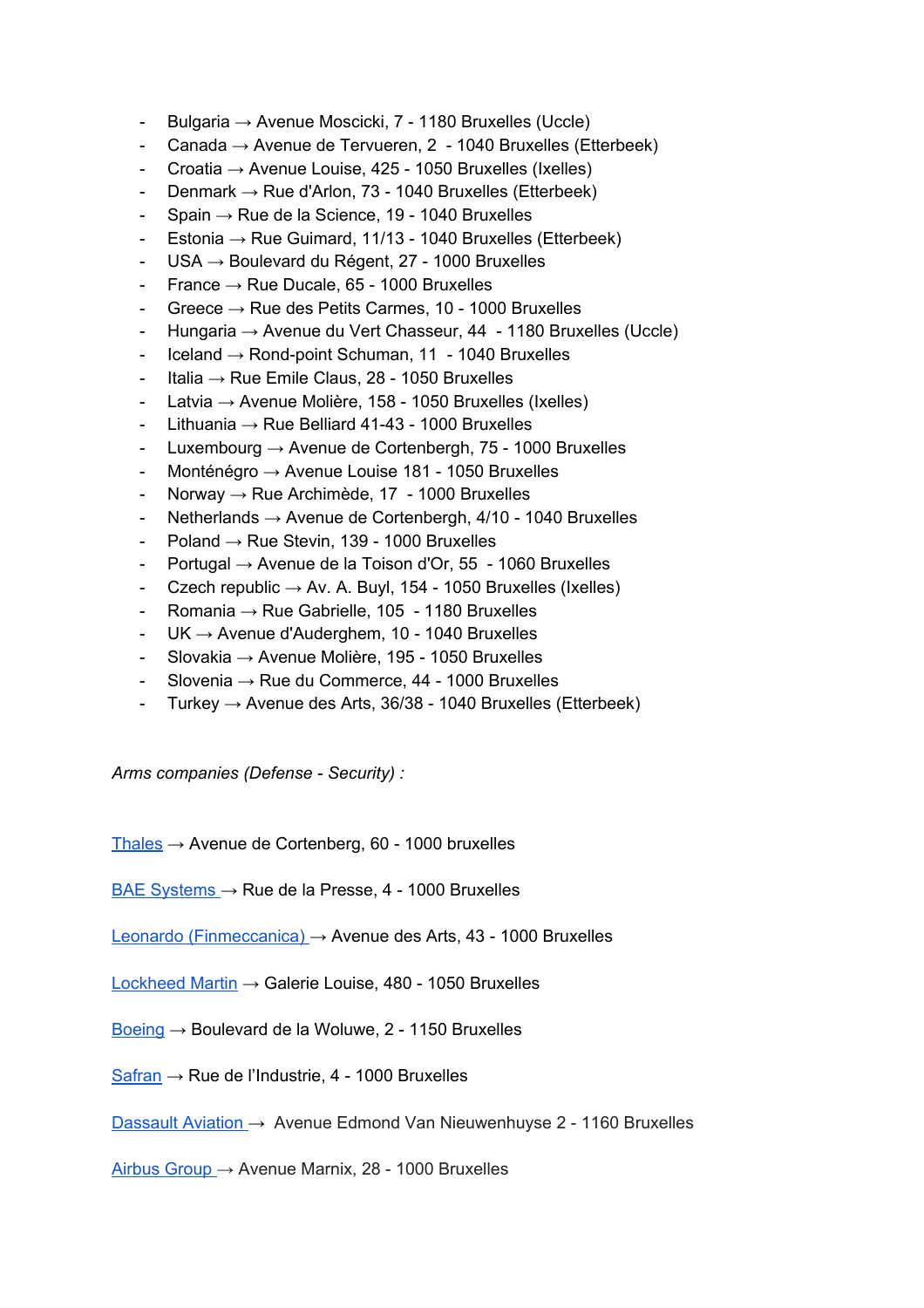Raytheon [International](http://www.raytheon.com/ourcompany/global/) → Avenue Ariane, 5 - 1200 Bruxelles

 $Indra  $\rightarrow$  Rue Froissart, 95 - 1040 Bruxelles$  $Indra  $\rightarrow$  Rue Froissart, 95 - 1040 Bruxelles$  $Indra  $\rightarrow$  Rue Froissart, 95 - 1040 Bruxelles$ </u>

 $SABAB$  AB Office  $\rightarrow$  Rue du Luxembourg, 3 - 1000 Bruxelles

Nokia [\(Alcatel\)](http://www.nokia.com/nl_int) → Rue de la Science, 14b

Société Anonyme Belge de Construction [Aéronautique](http://www.sabca.be/pages/012/Home.en.php) (SABCA)→ Chaussée de Haecht 1470, 1130 Bruxelles

Aerospace and Defence Industries [Association](http://www.asd-europe.org/home/) of Europe (ASD) → Rue Montoyer, 10 - 1000 **Bruxelles** 

European [Organisation](http://www.eos-eu.com/default.aspx?page=home) for Security (EOS)  $\rightarrow$  Rue Montoyer, 10 - 1000 Bruxelles

*Hotels :*

The [Hotel](http://www.thehotel-brussels.be/fr/accueil.html) → Boulevard de Waterloo, 38 - 1000 Bruxelles

Hilton Brussels [Grand-place](http://www.hiltonhotels.com/fr_FR/belgique/hilton-brussels-grand-place/) → Carrefour de l'Europe, 3 - 1000 Bruxelles

Hilton [Brussels](http://www.hiltonhotels.com/fr_FR/belgique/hilton-brussels-city/) City → place Rogier, 20 - 1210 Bruxelles

[Thon](https://www.thonhotels.com/hotels/belgium/brussels/thon-hotel-brussels-city-centre/?utm_source=google&utm_medium=infoboks&utm_campaign=GMB) hotel  $\rightarrow$  Avenue du Boulevard, 17 - 1210 Bruxelles

Hôtel [Métropole](http://www.metropolehotel.com/fr) → Place De Brouckère, 31 - 1000 Bruxelles

[Crown](https://www.ihg.com/crowneplaza/hotels/us/en/brussels/brube/hoteldetail?cm_mmc=GoogleMaps-_-CP-_-BEL-_-BRUBE) Plaza → Rue Gineste, 3 - 1210 Bruxelles

## **Belgium (outside Brussels) :**

*NATO :*

[SHAPE](http://www.shape.nato.int/) (Supreme Headquarters Allied Powers Europe) → Rue Grande, 7010 Mons

*Military :*